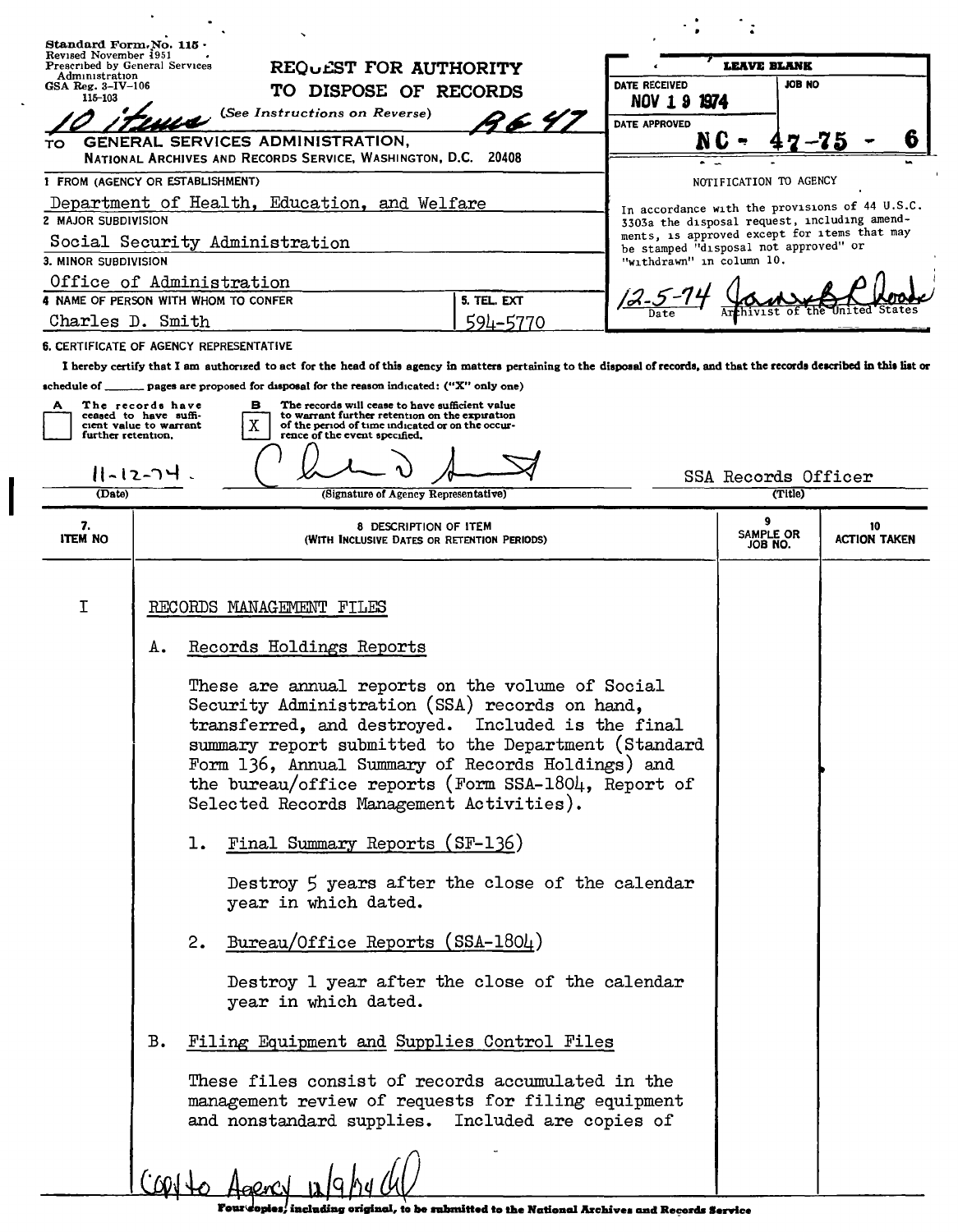$\ddot{\phantom{a}}$  $\ddot{\phantom{a}}$ 

 $\ddot{\phantom{a}}$ 

 $\ddot{\phantom{1}}$ 

 $\ddot{\cdot}$ 

"

## REQUEST FOR AUTHORITY TO DISPOSE OF RECORDS-Continuation Sheet

| 7<br><b>ITEM NO</b> |                | 8 DESCRIPTION OF ITEM<br>(WITH INCLUSIVE DATES OR RETENTION PERIODS)                                                                                                                                                                                                                                                                                               | 9<br><b>SAMPLE OR</b><br>JOB NO | 10<br><b>ACTION TAKEN</b> |
|---------------------|----------------|--------------------------------------------------------------------------------------------------------------------------------------------------------------------------------------------------------------------------------------------------------------------------------------------------------------------------------------------------------------------|---------------------------------|---------------------------|
|                     |                | requisitions for equipment or supplies (Form HEW-393,<br>Purchase/Service/Stock Requisition); associated<br>justification statements; approvals, disapprovals,<br>and other clearance actions; and related documents.                                                                                                                                              |                                 |                           |
|                     |                | Destroy 2 years after the close of the calendar year<br>in which dated.                                                                                                                                                                                                                                                                                            |                                 |                           |
|                     | $\mathbf{c}$ . | Disposal Authorization Files                                                                                                                                                                                                                                                                                                                                       |                                 |                           |
|                     |                | These files consist of authorizations by the<br>National Archives and Records Service (NARS) and the<br>General Accounting Office (GAO) to affect the one-<br>time or continuing disposal of SSA records.<br>Included are Standard Form 115, Request for<br>Authority to Dispose of Records; archival appraisal<br>reports; GAO clearances; and related documents. |                                 |                           |
|                     |                | Destroy when superseded or obsolete.                                                                                                                                                                                                                                                                                                                               |                                 |                           |
|                     | D.             | Records Transfer Files                                                                                                                                                                                                                                                                                                                                             |                                 |                           |
|                     |                | These files consist of documents accumulated in<br>reviewing, approving, and arranging for the transfer<br>of records to the SSA Records Holding Area or to a<br>Federal Records Center. Included are Standard Form<br>135, Records Transmittal and Receipt; Form SSA-325,<br>SSA Records Transmittal; or their equivalents.                                       |                                 |                           |
|                     |                | Office Having SSA-Wide Records Management<br>ı.<br>Responsibility<br>Destroy $\bar{z}$ years after all records covered by the<br>-document have been disposed of.                                                                                                                                                                                                  |                                 |                           |
|                     |                | Other Offices<br>$\frac{1}{\sqrt{2\pi}}$ )<br>Destroy when all records covered by the document<br>have been disposed of.                                                                                                                                                                                                                                           |                                 |                           |
|                     |                |                                                                                                                                                                                                                                                                                                                                                                    |                                 |                           |
|                     |                |                                                                                                                                                                                                                                                                                                                                                                    |                                 |                           |